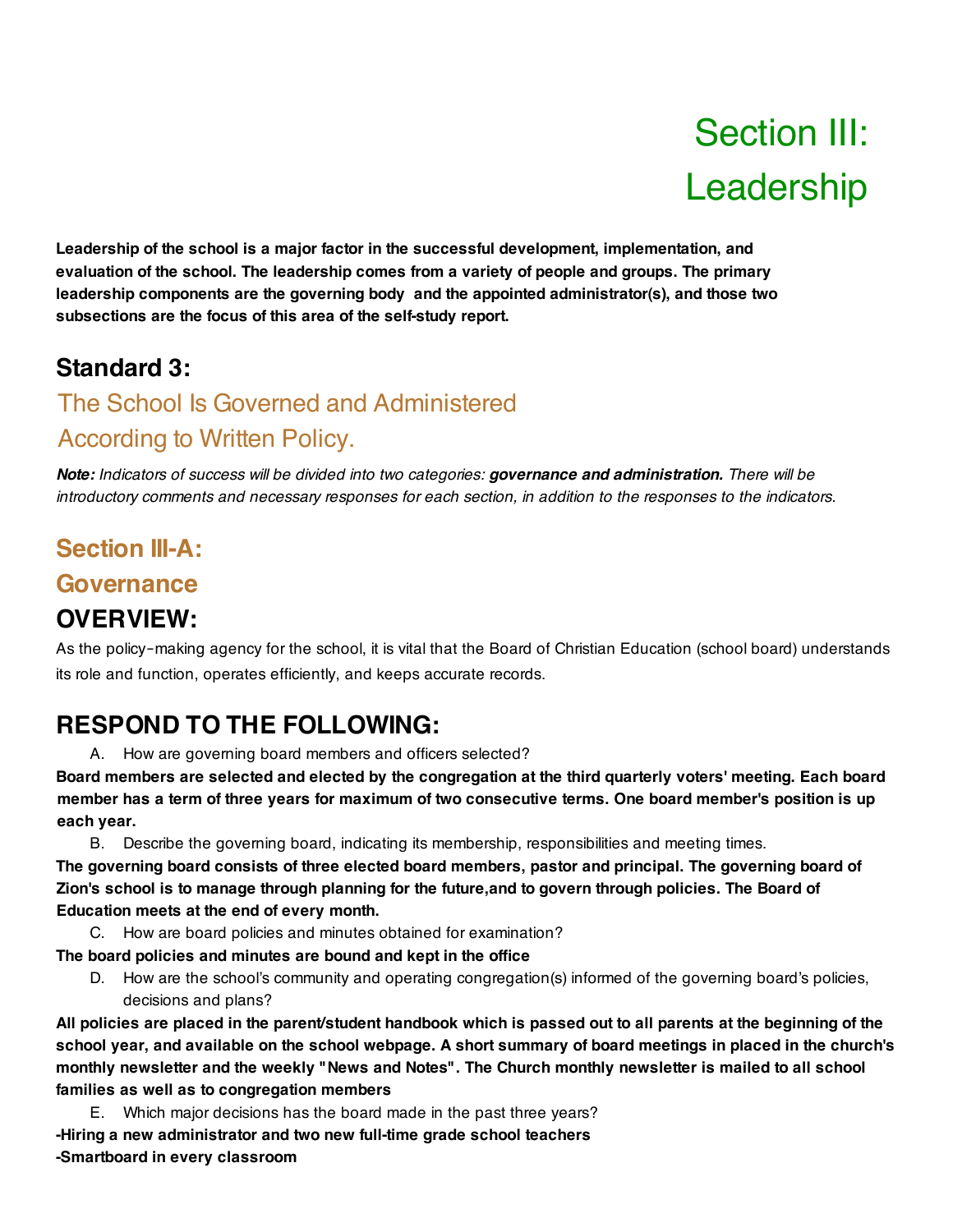**-First year free tuition for all new students**

**-Visibility in local fairs and festivals**

**-Purchasing Accelerated Reader for grades 1-4**

F. Which needs have been identified, but not yet resolved?

-Bus service for the out lying area is in jeopardy of being discontinued through the school district rezoning **-Additional classrooms and a larger gymnasium**

G. What model or plan does your school use for systematic planning? **"Visioning"**

H. How many board actions provided benefits for students and their families?

**Financial assistance, purchase of computers, field trips, additions to the curriculum, as well as additional insurance for after school activities are benefits many students and their families have been provided. The addition of all-day kindergarten has been a benefit for parents' scheduling.**

#### **ATTACHMENTS:**

- Your Board of Christian Education (Governing Board) Handbook or Policy Manual.
- Your board's policy about the roles of the board, administrator, and pastor.
- File of School Annual Statistics Reports.

#### **REQUIRED INDICATORS OF SUCCESS:**

Indicate whether or not the school meets the required indicators of success by circling **Yes** or **No**.

YES NO \*3:01 The operating organization designates the governing authority and has written policies clearly defining lines of authority, responsibilities and/or limitations of the governing authority.

YES NO \*3:02 The operating organization has written policies clearly defining governing authority membership. YES NO \*3:03 The governing authority establishes written policies or administrative limitations that empower the administration in operating the school.

#### **GENERAL INDICATORS OF SUCCESS:**

General Indicators of Success help the school quantify its compliance with the Required Standard. Evaluate your school's compliance with each General Indicator of Success using the criterion defined below. In the "Comments" section related to that indicator, specify how your school falls short of full compliance for any indicator marked less than "**Met in Full**."

**Met in Full—**The indicator of success has been completely accomplished by the school. It is verifiable through evidence and documentation.

**Mostly Met—**The indicator of success has been partially accomplished by the school. Documentation and evidence regularly indicate that the school is well on the way toward full accomplishment of the indicator.

**Rarely Met**—Infrequent implementation of an indicator of success. This indicator rarely occurs in the school and evidence and documentation for compliance are minimally present.

**Not Presently Met**—There has been no progress by the school toward the accomplishment of this indicator of success

**3A:04** The governing authority provides for grievance and due-process resolution procedures.

**\_3\_\_Met in Full (3) \_\_\_Mostly Met (2) \_\_\_Rarely Met (1) \_\_\_Not Presently Met (0) \_\_3\_\_\_**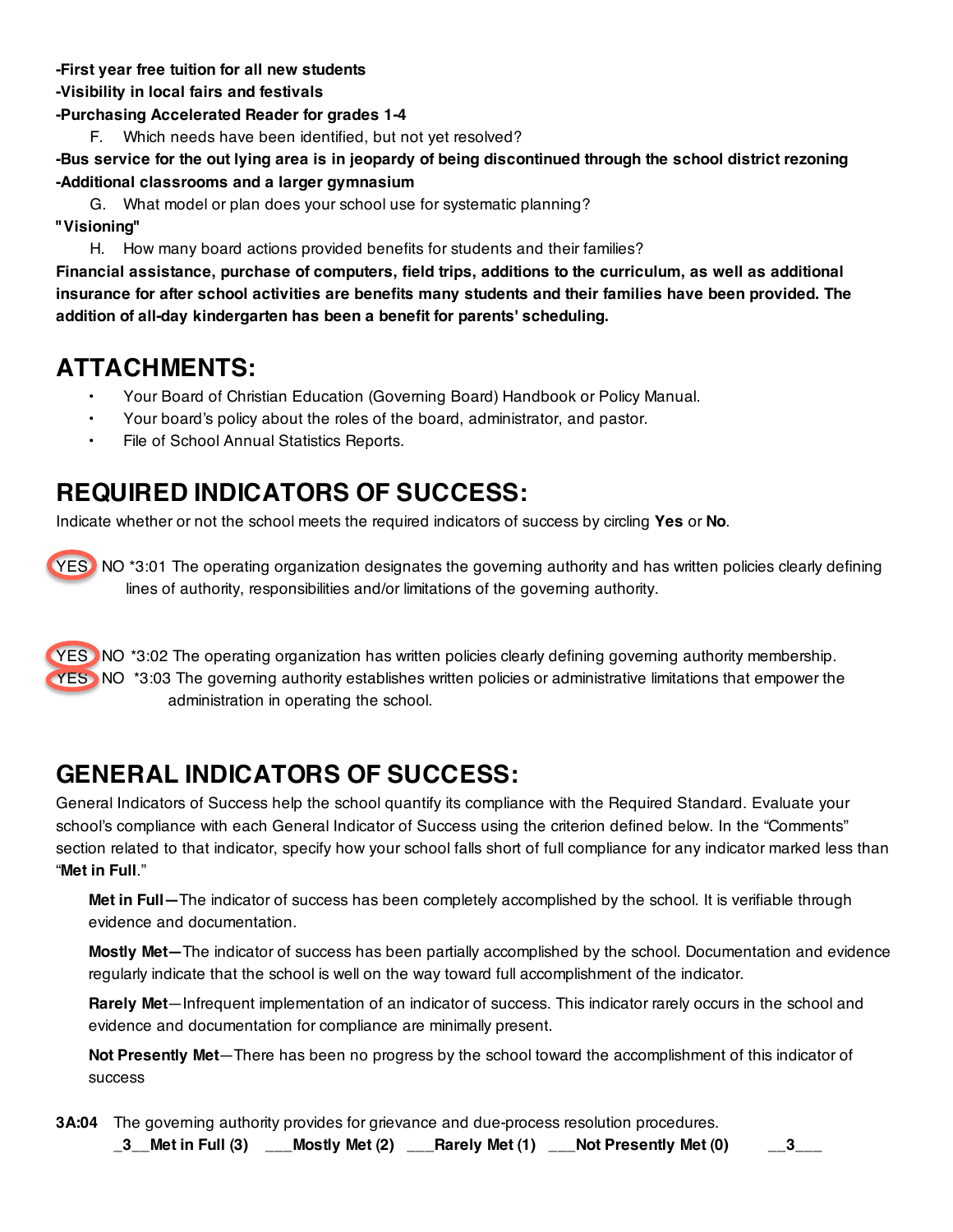|       | executive sessions.                                   |                                                                                                  | 3A:05 The governing authority has clearly defined policies regarding open attendance at meetings and                     |                           |
|-------|-------------------------------------------------------|--------------------------------------------------------------------------------------------------|--------------------------------------------------------------------------------------------------------------------------|---------------------------|
|       |                                                       |                                                                                                  | $\_3$ <sub>__</sub> Met in Full (3) $\quad$ ___Mostly Met (2) $\quad$ ___Rarely Met (1) $\quad$ ___Not Presently Met (0) | $-3$                      |
|       |                                                       |                                                                                                  |                                                                                                                          |                           |
|       | <b>3A:06</b> The governing authority meets regularly. |                                                                                                  |                                                                                                                          |                           |
|       |                                                       |                                                                                                  | _3_Met in Full (3) ___Mostly Met (2) ___Rarely Met (1) ___Not Presently Met (0)                                          | $-3$                      |
| 3A:07 |                                                       | Minutes are kept for each meeting and circulated to all members.                                 |                                                                                                                          |                           |
|       |                                                       |                                                                                                  | $\_\frac{3}{2}$ Met in Full (3) $\_\_\_\$ Mostly Met (2) $\_\_\_\$ Rarely Met (1) $\_\_\_\$ Not Presently Met (0)        | $\overline{\phantom{1}3}$ |
|       |                                                       |                                                                                                  |                                                                                                                          |                           |
|       |                                                       |                                                                                                  | 3A:08 Governance policies are determined at official meetings and recorded in the minutes.                               |                           |
|       |                                                       |                                                                                                  | _3__Met in Full (3) ___Mostly Met (2) ___Rarely Met (1) ___Not Presently Met (0)                                         | $-3$ <sub>——</sub>        |
|       |                                                       |                                                                                                  | 3A:09 Governing authority policies are collected into a policy manual, separate from the minutes.                        |                           |
|       |                                                       |                                                                                                  | _3__Met in Full (3) ___Mostly Met (2) ___Rarely Met (1) ___Not Presently Met (0)                                         | $-3$                      |
|       |                                                       |                                                                                                  |                                                                                                                          |                           |
|       |                                                       | <b>3A:10</b> The governing authority makes appropriate reports to the operating organization(s). |                                                                                                                          |                           |
|       |                                                       |                                                                                                  | _3 Met in Full (3) ___Mostly Met (2) ___Rarely Met (1) ___Not Presently Met (0)                                          | $-3$                      |
|       |                                                       |                                                                                                  |                                                                                                                          |                           |
|       |                                                       |                                                                                                  | 3A:11 Comprehensive job responsibilities and/or limitations are in place for the administrator.                          | $-3$                      |
|       |                                                       |                                                                                                  | _3__Met in Full (3) ___Mostly Met (2) ___Rarely Met (1) ___Not Presently Met (0)                                         |                           |
|       |                                                       | <b>3A:12</b> The governing authority receives reports from the administrator at each meeting.    |                                                                                                                          |                           |
|       |                                                       |                                                                                                  | __3_Met in Full (3) ___Mostly Met (2) ___Rarely Met (1) ___Not Presently Met (0)                                         | $\overline{\mathbf{3}}$   |
|       |                                                       |                                                                                                  |                                                                                                                          |                           |
|       |                                                       |                                                                                                  | 3A:13 The governing authority evaluates the head administrator annually based on job description.                        |                           |
|       |                                                       |                                                                                                  | __3_Met in Full (3) ___Mostly Met (2) ___Rarely Met (1) ___Not Presently Met (0)                                         | $\_\_3\_\_$               |
|       |                                                       |                                                                                                  | 3A:14 The governing authority has written policies or position descriptions clearly delineating relation-                |                           |
|       |                                                       | ships with the head administrator (and pastor[s] if appropriate).                                |                                                                                                                          |                           |
|       |                                                       |                                                                                                  | _3__Met in Full (3)  ___Mostly Met (2)  ___Rarely Met (1)  ___Not Presently Met (0)                                      | $-3$                      |
|       |                                                       |                                                                                                  |                                                                                                                          |                           |
|       |                                                       |                                                                                                  | 3A:15 Based on systematic strategic planning, the governing authority establishes written long-range                     |                           |
|       | goals or desired outcomes.                            |                                                                                                  | __3_Met in Full (3) ___Mostly Met (2) ___Rarely Met (1) ___Not Presently Met (0)                                         | $-3$                      |
|       |                                                       |                                                                                                  |                                                                                                                          |                           |
|       |                                                       |                                                                                                  | <b>3A:16</b> The governing authority establishes policies that provide for sound budget planning and fiscal              |                           |
|       | operations.                                           |                                                                                                  |                                                                                                                          |                           |
|       |                                                       |                                                                                                  | $\_\frac{3}{2}$ Met in Full (3) $\_\_\_$ Mostly Met (2) $\_\_\_$ Rarely Met (1) $\_\_\_$ Not Presently Met (0)           | $\overline{\mathbf{3}}$   |
|       |                                                       |                                                                                                  | 3A:17 The governing authority has in place a needs assessment process integral to school-wide                            |                           |
|       | systematic planning.                                  |                                                                                                  |                                                                                                                          |                           |
|       |                                                       |                                                                                                  | _3__Met in Full (3) ___Mostly Met (2) ___Rarely Met (1) ___Not Presently Met (0)                                         | $-3$                      |
|       |                                                       |                                                                                                  |                                                                                                                          |                           |
|       |                                                       |                                                                                                  | 3A:18 The governing authority has a process in place for evaluating the effectiveness of the school.                     |                           |
|       |                                                       |                                                                                                  | _3_Met in Full (3) __Mostly Met (2) __Rarely Met (1) __Not Presently Met (0)                                             | $\overline{\mathbf{3}}$   |
|       |                                                       |                                                                                                  | 3A:19 The governing authority has established process policies that set forth the style and rules by which the           |                           |
|       |                                                       |                                                                                                  |                                                                                                                          |                           |

governing authority will complete its tasks and processes. (Note: in Policy Based Governance.)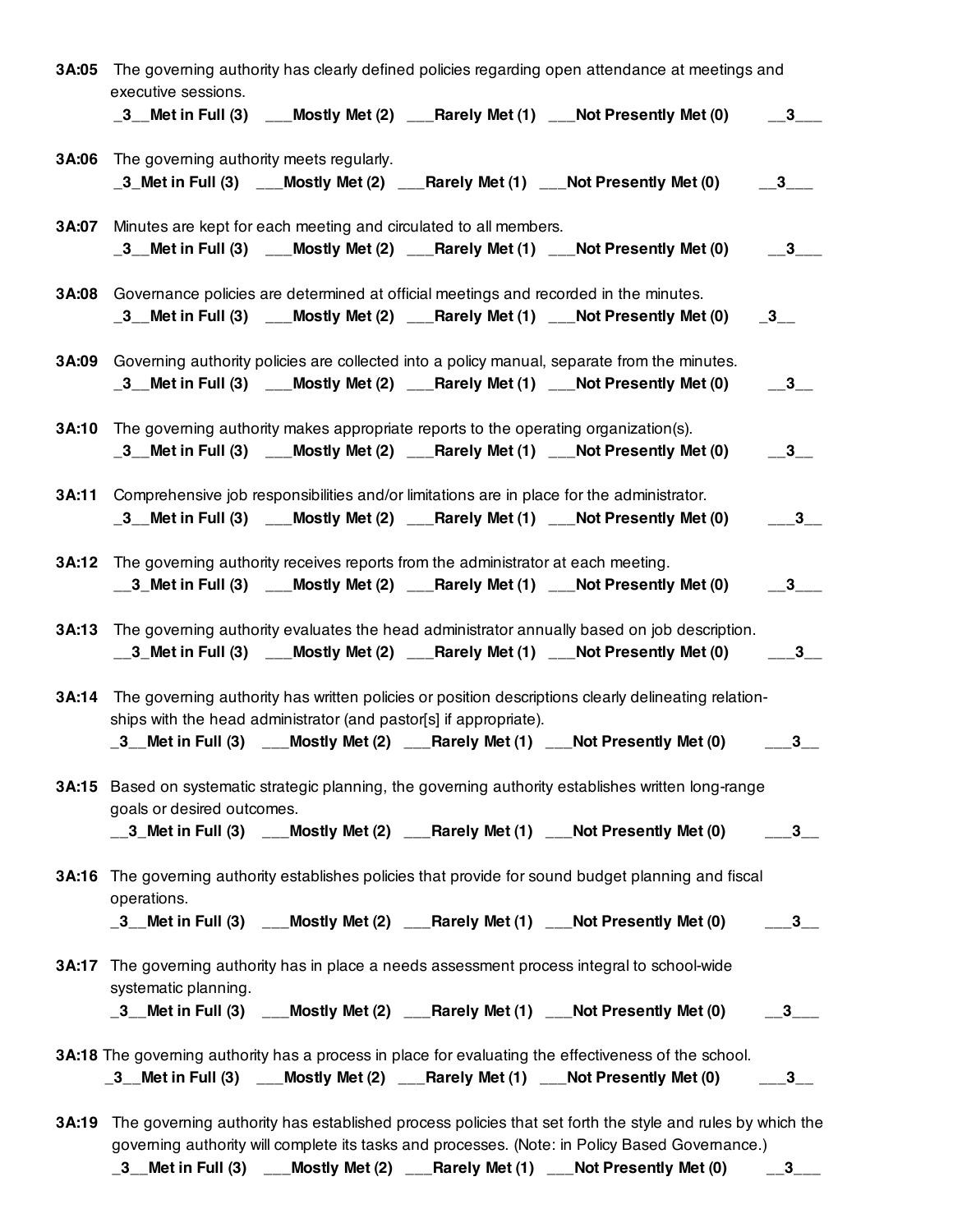**3A:20** Neither the governing authority nor its individual members involve themselves in the day-to-day operations management of the organization.

**\_3\_\_Met in Full (3) \_\_\_Mostly Met (2) \_\_\_Rarely Met (1) \_\_\_Not Presently Met (0) \_\_3\_\_\_**

| <b>3A:21</b> The governing authority monitors itself for adherence to policies. |  |  |                                                              |      |
|---------------------------------------------------------------------------------|--|--|--------------------------------------------------------------|------|
| $\_3\_$ Met in Full $(3)$                                                       |  |  | ___Mostly Met (2) ___Rarely Met (1) ___Not Presently Met (0) | $-3$ |

Total \_\_\_\_\_54\_\_\_\_\_

#### **COMMENT ON THE WHOLE SUBSECTION ON GOVERNANCE:**

- A. Are the required indicators of success met? **YES**
- B. Is the total for the indicators of success a minimum of 36 points? **YES**
- C. Based on this portion of the self-study, what are the strengths of your school?

**Members of the Board of Education are active Christian parents who currently have children in our school. They attend regular board meetings. The minutes are recorded and distributed. They work together well with the administration. They make long and short term improvements for the school.**

 D. Based on the concerns identified in your self-study, you will develop future plans to improve your school. Identify every item marked as less than "Met in Full" with specific plans for action to be taken by the school over the next cycle of accreditation. Any areas identified as needing improvement in the "Respond to:" component must also be included in the proposed school action plan and addressed in the cumulative annual report.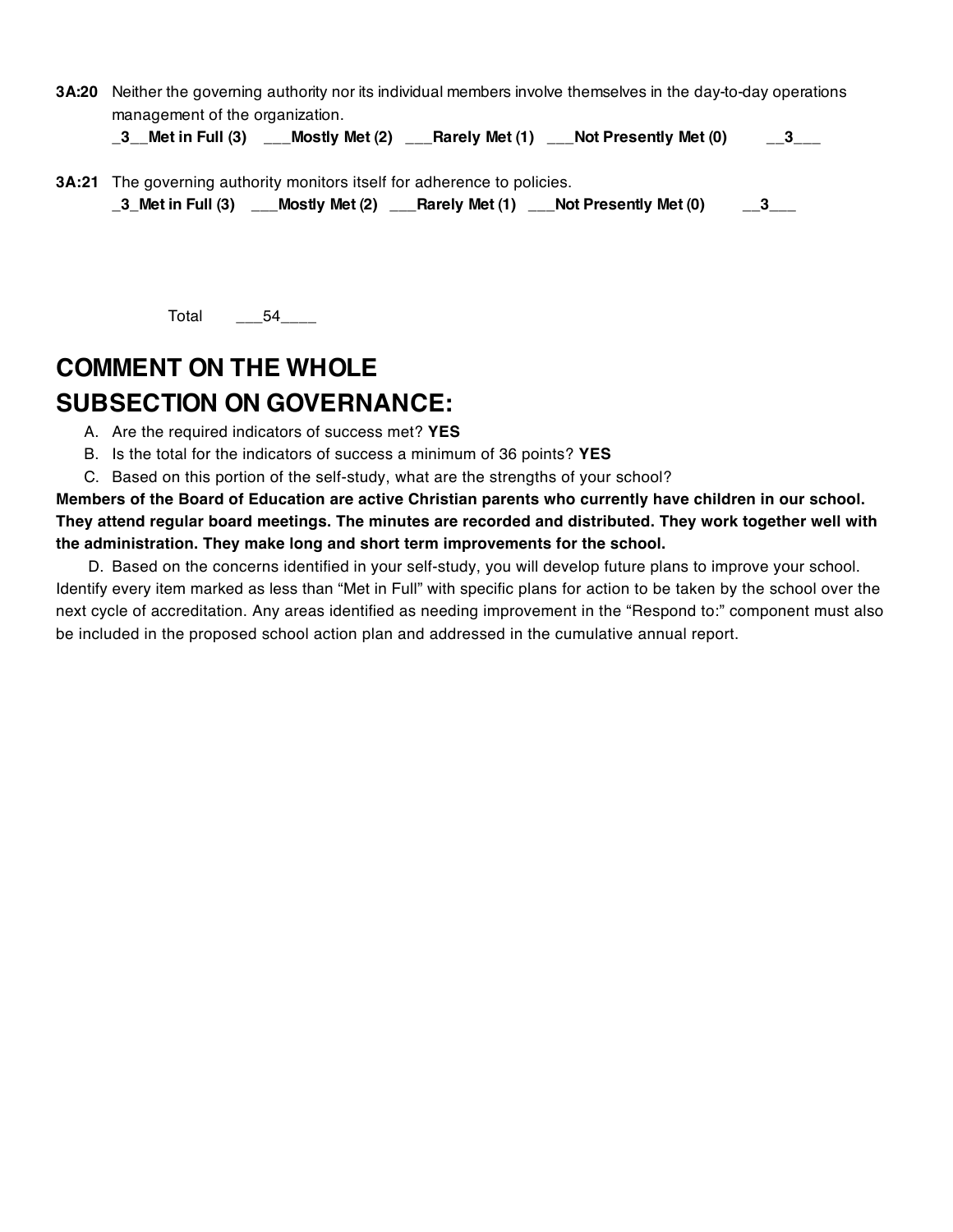## **Section III-B: Administration OVERVIEW:**

Effective administration is a key element of a successful Lutheran school. Administrative leadership is necessary if the school is to be effective with students, parents, personnel and the Governing Board. The administrator's tasks are vital to the school's success.

#### **RESPOND TO THE FOLLOWING:**

A. Describe the school's administration.

The administrator has the support of the school board, faculty, parents and students. He is open to suggestions, keeps current in education and looks for change or improvements in styles of education. He gives direction and **leads by example.**

B. How do administrators fulfill their responsibilities in formulating and managing the school budget? **The administrator reviews the current amounts in the school funds and spends accordingly. We have been blessed by generous donations and matching fund gifts**

C. In what ways does the school administration use leadership skills in the congregation, community, and professional organizations?

**The administrator uses his leadership skills in the congregation by having monthly state of the school addresses and leading the children's message. He has also giving quarterly stewardship talks to the** congregation. The administrator also attends all the voters meetings to is available after church if congregation members have a question. He also attend quarterly Region II principal meetings. The administrator has also led **worship service when pastor was taking some vacation.**

D. Describe the relationship of administration to the volunteers and non-teaching staff of the school.

He is open and supportive of all volunteers in the school. He knows the volunteers and lets them know that their **services are appreciated.**

E. Describe the process of instructional supervision.

The administrator is also a full time classroom teacher, which limits his ability to do a lot of instructional supervision. The Goal of the administrator is to observe the teachers twice during the school year. The first **observation is more of an informal observation, the second observation is a formal observation.**

#### **ATTACHMENTS:**

\* The administrator's job description.

#### **REQUIRED INDICATORS OF SUCCESS:**

Indicate whether or not the school meets the required indicators of success by circling **Yes** or **No**.

YES NO \* 3B:22 The administrator demonstrates a personal Christian faith, a commitment to Lutheran education,

and a dedication to the teaching ministry of the governing authority.

### **GENERAL INDICATORS OF SUCCESS:**

General Indicators of Success help the school quantify its compliance with the Required Standard. Evaluate your school's compliance with each General Indicator of Success using the criterion defined below. In the "Comments"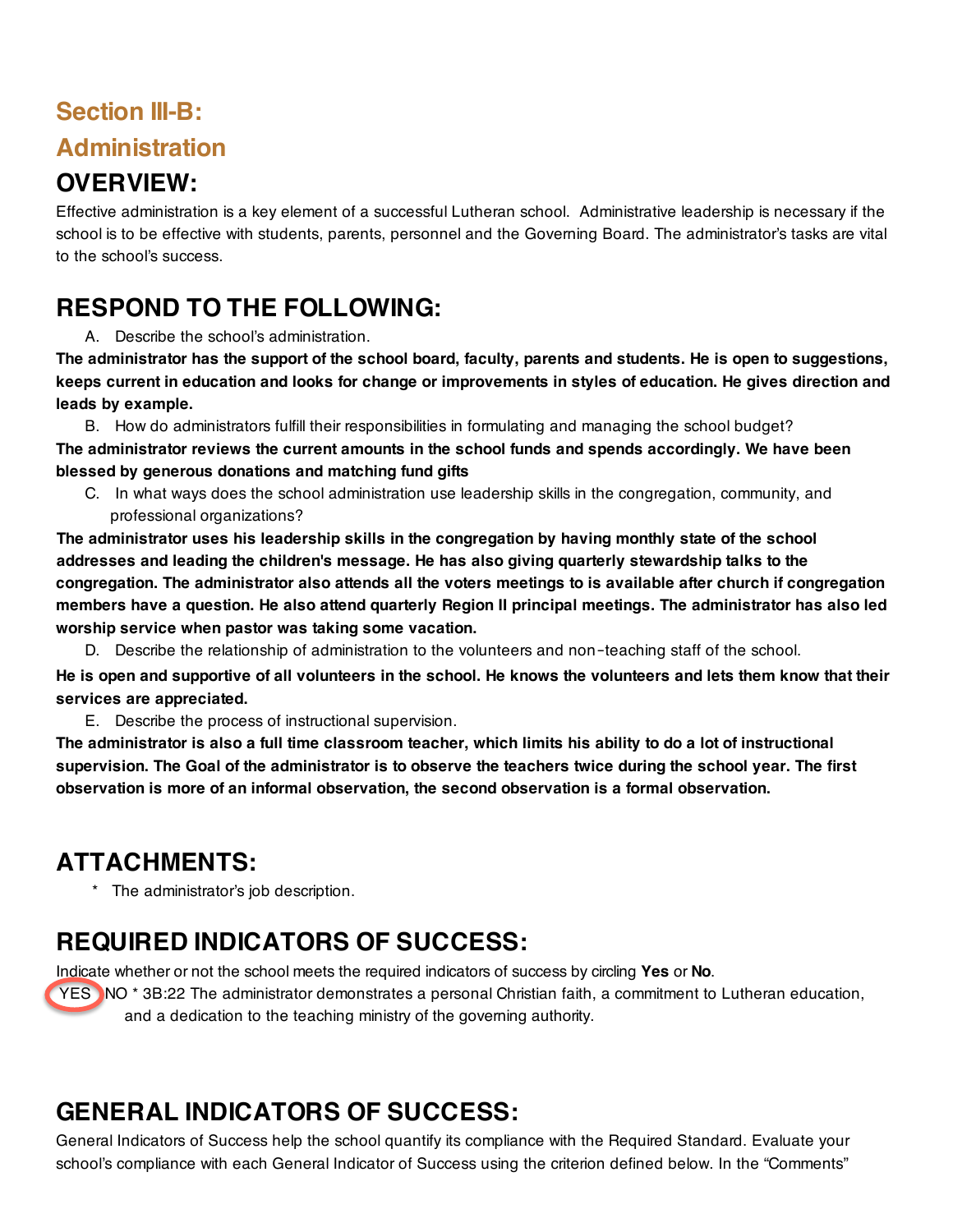section related to that indicator, specify how your school falls short of full compliance for any indicator marked less than "**Met in Full**."

**Met in Full—**The indicator of success has been completely accomplished by the school. It is verifiable through evidence and documentation.

**Mostly Met—**The indicator of success has been partially accomplished by the school. Documentation and evidence regularly indicate that the school is well on the way toward full accomplishment of the indicator.

**Rarely Met—**Infrequent implementation of an indicator of success. This indicator rarely occurs in the school and evidence and documentation for compliance are minimally present.

**Not Presently Met—**There has been no progress by the school toward the accomplishment of this indicator of success.

|       | 3B:23 The school administrator is on the LCMS roster or is actively working toward a colloquy.<br>_3__Met in Full (3) ___Mostly Met (2) ___Rarely Met (1) ___Not Presently Met (0)                                                                                                                                                                                                                                                                                              |                |                       | $\overline{\phantom{a}3}$    |
|-------|---------------------------------------------------------------------------------------------------------------------------------------------------------------------------------------------------------------------------------------------------------------------------------------------------------------------------------------------------------------------------------------------------------------------------------------------------------------------------------|----------------|-----------------------|------------------------------|
| 3B:24 | The administrator holds current, appropriate state certification.<br>_3_Met in Full (3) ___Mostly Met (2) ___Rarely Met (1) ___Not Presently Met (0)                                                                                                                                                                                                                                                                                                                            |                |                       | $\overline{\mathbf{3}}$      |
| 3B:25 | The administrator has a master's degree in education, with no less than 12 semester hours in<br>administration or supervision, or is actively working toward such a degree. (The administrator of<br>an early childhood center has a bachelor's degree, with no less than 18 semester hours in early<br>childhood education, or is actively working toward accomplishing this requirement.)<br>__3_Met in Full (3) ___Mostly Met (2) ___Rarely Met (1) ___Not Presently Met (0) |                |                       | $\overline{\phantom{1}}^{3}$ |
| 3B:26 | The administrator participates in conferences and conventions which are required by the Synodical<br>Handbook and in other appropriate conferences.<br>_3__Met in Full (3) ___Mostly Met (2) ___Rarely Met (1) ___Not Presently Met (0)                                                                                                                                                                                                                                         |                |                       | $\overline{\phantom{1}3}$    |
| 3B:27 | The administrator is a member of the Lutheran Education Association and at least one other<br>professional organization and regularly reads professional periodicals.<br>Met in Full (3) _2_Mostly Met (2) ___Rarely Met (1) ___Not Presently Met (0)                                                                                                                                                                                                                           |                |                       | $\overline{\mathbf{2}}$      |
|       | Comments: The administrator is currently a member of National Geographical Society. Due the cost of LEA and the                                                                                                                                                                                                                                                                                                                                                                 |                |                       |                              |
|       | lack of valued information he only attains a membership during an LEA year.                                                                                                                                                                                                                                                                                                                                                                                                     |                |                       |                              |
| 3B:28 | The administrator is active in the whole educational ministry of the operating congregation.                                                                                                                                                                                                                                                                                                                                                                                    |                |                       |                              |
|       | __3_Met in Full (3) ___Mostly Met (2) ___Rarely Met (1) ___Not Presently Met (0)                                                                                                                                                                                                                                                                                                                                                                                                |                |                       | $\overline{\phantom{a}3}$    |
| 3B:29 | Adequate time is provided for administrative duties. The school administrator is released from<br>teaching duties for at least 1/4 of each day for every 50 students enrolled. (If administrative duties are<br>shared, then released time should be shared.)<br>__3_Met in Full (3) ___Mostly Met (2) ___Rarely Met (1) ___Not Presently Met (0)                                                                                                                               |                |                       | $\overline{\mathbf{3}}$      |
| 3B:30 | The administrator works together with the local public schools at every opportunity.<br>__3_Met in Full (3) ___Mostly Met (2) ___Rarely Met (1) ___Not Presently Met (0)                                                                                                                                                                                                                                                                                                        |                |                       | $\overline{\phantom{1}}^{3}$ |
|       | 3B:31 Adequate secretarial help is available. A secretary is available for school purposes for at least 1/4 of<br>each school day for every 50 students enrolled.<br>3_Met in Full (3)<br>Mostly Met (2)                                                                                                                                                                                                                                                                        | Rarely Met (1) | Not Presently Met (0) | $\mathbf{3}_{-}$             |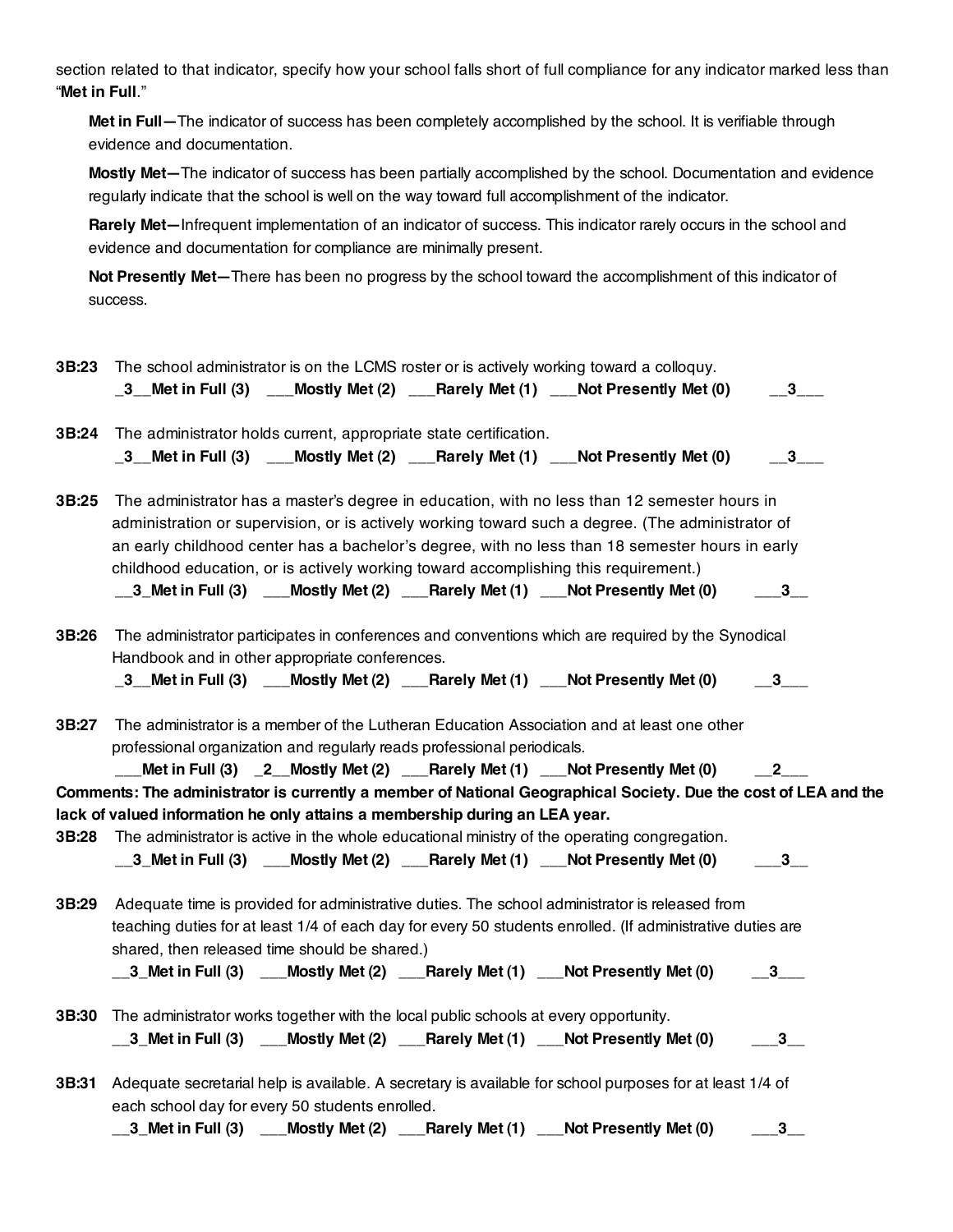| 3B:32 Levels of responsibility and accountability are clearly defined for all support staff (secretarial, mainte- |
|-------------------------------------------------------------------------------------------------------------------|
| nance, cafeteria, transportation, etc.).                                                                          |

**\_3\_\_Met in Full (3) \_\_\_Mostly Met (2) \_\_\_Rarely Met (1) \_\_\_Not Presently Met (0) \_\_\_3\_\_**

| <b>3B:33</b> The administrator consults regularly with pastor(s) and teachers individually and collectively. |                         |                   |                   |                                |  |
|--------------------------------------------------------------------------------------------------------------|-------------------------|-------------------|-------------------|--------------------------------|--|
|                                                                                                              | $\_3$ Met in Full $(3)$ | ___Mostly Met (2) | ___Rarely Met (1) | <b>Not Presently Met (0) 3</b> |  |

**3B:34** The administrator visits each classroom and evaluates individual teacher performance at least annually. These evaluations are discussed with the teacher and then reported in summary to the board.

**\_3\_\_Met in Full (3) \_\_\_Mostly Met (2) \_\_\_Rarely Met (1) \_\_\_Not Presently Met (0) \_\_3\_\_\_**

**3B:35** The administrator provides an ongoing program of professional staff supervision for the improve‐ ment of instruction.

**\_\_3\_Met in Full (3) \_\_\_Mostly Met (2) \_\_\_Rarely Met (1) \_\_\_Not Presently Met (0) \_\_3\_\_\_**

- **3B:36** Accurate, current files are kept for each staff member (professional and support) and students. **\_3\_\_Met in Full (3) \_\_\_Mostly Met (2) \_\_\_Rarely Met (1) \_\_\_Not Presently Met (0) \_\_3\_\_\_**
- **3B:37** The administrator provides leadership in curriculum development, staff development, congregational service, public relations, student evaluation and all other school related activities. Levels of responsibility and accountability are clearly defined.

**\_3\_\_Met in Full (3) \_\_\_Mostly Met (2) \_\_\_Rarely Met (1) \_\_\_Not Presently Met (0) \_\_\_3\_\_**

**3B:38** Levels of responsibility and accountability are clearly defined for all professional and volunteer staff persons.

**\_3\_\_Met in Full (3) \_\_\_Mostly Met (2) \_\_\_Rarely Met (1) \_\_\_Not Presently Met (0) \_\_3\_\_\_**

**3B:39** Responsibility and limitations for the development and administration of the school's budget and finances are clearly defined.

**\_\_3\_Met in Full (3) \_\_\_Mostly Met (2) \_\_\_Rarely Met (1) \_\_\_Not Presently Met (0) \_\_3\_\_**

**3B:40** The administrator provides spiritual leadership for the school community and in the congregation(s) through word and example.

**\_\_3\_Met in Full (3) \_\_\_Mostly Met (2) \_\_\_Rarely Met (1) \_\_\_Not Presently Met (0) \_\_3\_\_\_**

**3B:41** The administrator relates appropriately with students of all ages. **\_3\_\_Met in Full (3) \_\_\_Mostly Met (2) \_\_\_Rarely Met (1) \_\_\_Not Presently Met (0) \_\_3\_\_\_**

**3B:42** The administrator relates appropriately with families. **\_3\_\_Met in Full (3) \_\_\_Mostly Met (2) \_\_\_Rarely Met (1) \_\_\_Not Presently Met (0) \_\_\_3\_\_**

**3B:43** The administrator provides leadership for implementation of current educational technology including necessary staff development and training.

**\_3\_\_Met in Full (3) \_\_\_Mostly Met (2) \_\_\_Rarely Met (1) \_\_\_Not Presently Met (0) \_\_3\_\_\_**

**3B:44** The administrator provides leadership in securing funds and resources which may include individual, private, corporate and/or governmental sources.

**\_3\_\_Met in Full (3) \_\_\_Mostly Met (2) \_\_\_Rarely Met (1) \_\_\_Not Presently Met (0) \_\_3\_\_\_**